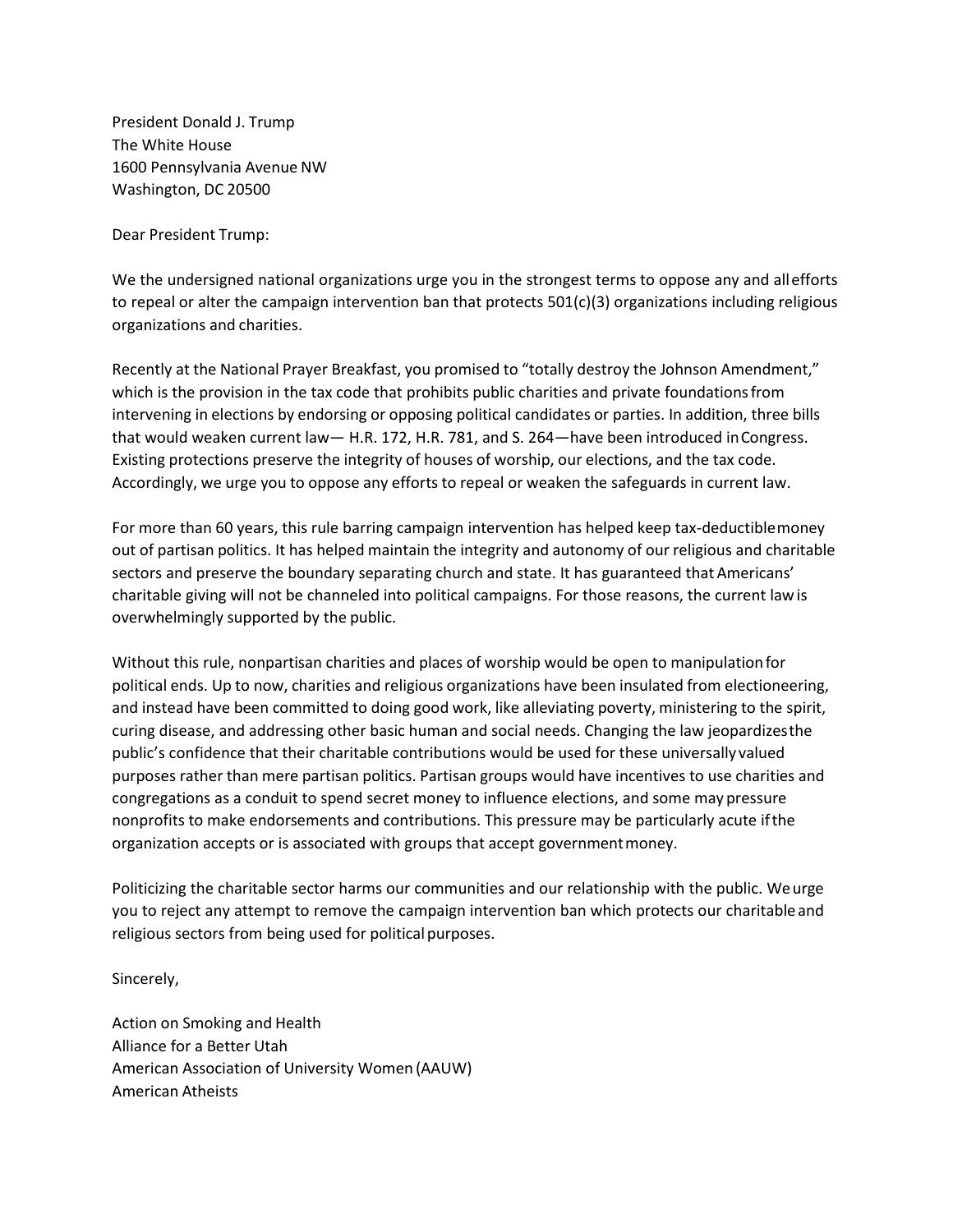American Family Voices

- American Federation of State, County and Municipal Employees
- American Federation of Teachers
- American Humanist Association
- Americans for Democratic Action (ADA)
- Americans United for Separation of Church and State
- Baltimore Neighborhoods, Inc.
- Baptist Joint Committee for Religious Liberty
- Bend the Arc Jewish Action
- Bohio Atabey, Grandmothers Council
- Catholics for Choice
- Catholics in Alliance for the Common Good
- Center for Inquiry
- Citizens' Environmental Coalition
- Common Cause
- ConnectiCOSH
- Corporate Accountability International
- Council on Foundations
- Citizens for Responsibility and Ethics in Washington
- Democracy 21
- DignityUSA
- End Citizens United
- Every Voice
- Faith in Public Life
- Faith Voices Arkansas
- Faithful America
- Farmworker Association of Florida, Inc.
- Food & Water Watch
- Free Press Action Fund
- Friends Committee on National Legislation
- Friends of the Earth
- Health Equity & Strategic Effectiveness
- Hindu American Foundation
- Human Rights Campaign
- Independent Sector
- Institute for Agriculture and Trade Policy
- Interfaith Alliance
- Jubilee East Bay
- League of Women Voters of the United States
- Marion's Corner
- MassCOSH- Massachusetts Coalition for Occupational Safety & Health
- Minnesota Voice
- Money Out Voters In (MOVI)